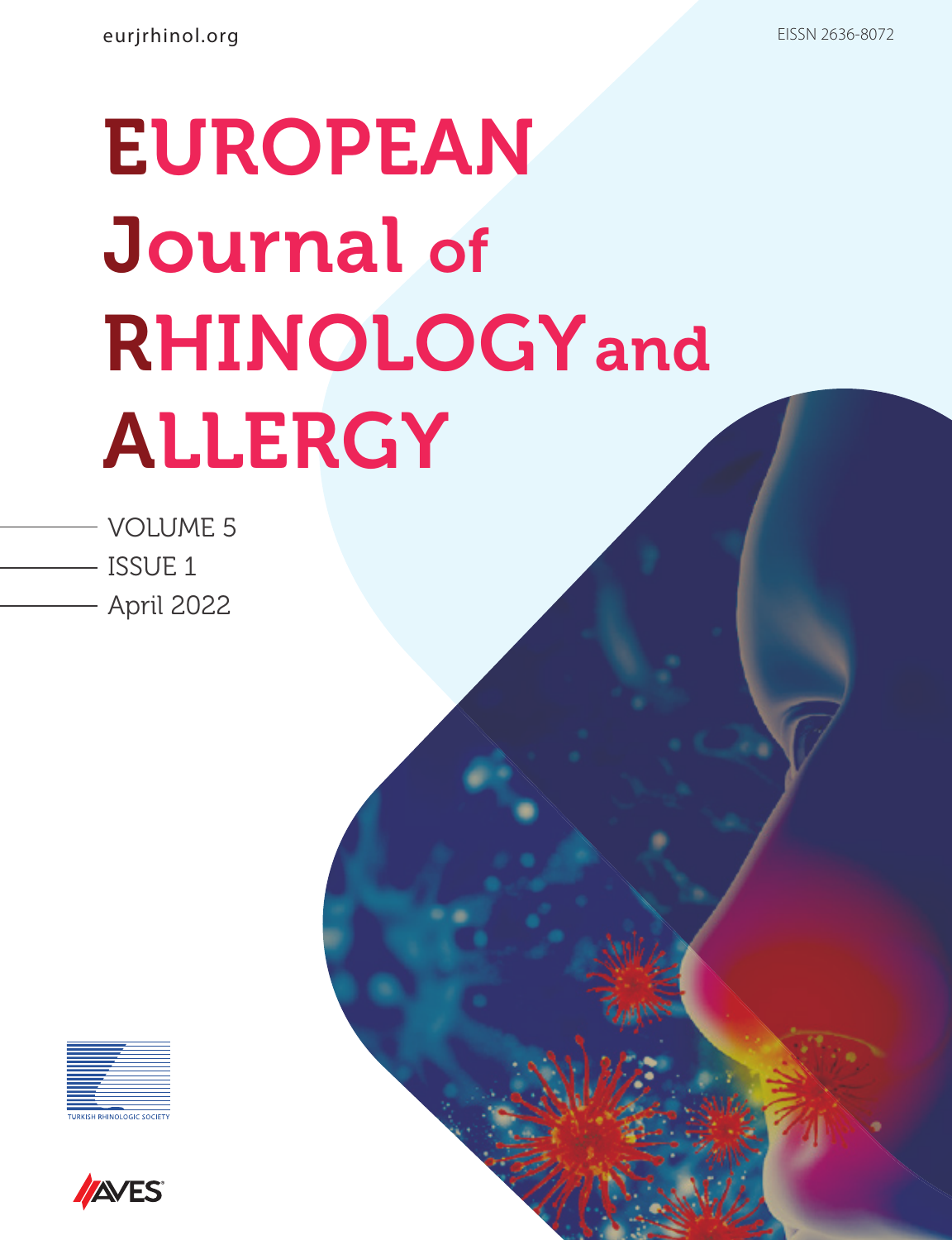# **EUROPEAN** Journal of **RHINOLOGY** and **ALLERGY**

# **Editor in Chief**

# **Metin Önerci**

*Department of Otorhinolaryngology, Hacettepe University School of Medicine, Ankara, Turkey monerci@gmail.com*

# **Biostatistical Consultant**

# **İlker Ercan**

*Department of Biostatistics, Uludağ University School of Medicine, Bursa, Turkey iercan@msn.com* 

# **Advisory Board**

#### **Abel Jan Tasman**

*Department of Otorhinolaryngology, Division of Rhinology and Facial Plastic Surgery, Cantonal Hospital St Gallen, St Gallen, Switzerland abel-jan.tasman@kssg.ch*

#### **Aldo Stamm**

*Department of Otorhinolaryngology and Fonoaudiol, Complexo Hosp Edmundo Vasconcelos, Sao Paulo, Brazil astamm@terra.com.br*

# **Andrey Lopatin**

*Department of Otorhinolaryngology, Business Administration President Russian Federation, State Policlinic 1, Moscow, Russia lopatin.andrey@inbox.ru*

# **Claus Bachert**

*Upper Airways Research Laboratory and ENT Department, Ghent University Hospital, Ghent, Belgium Claus.Bachert@ugent.be*

# **Dan Fliss**

*Department of Otorhinolaryngology Head and Neck Surgery and Maxillofacial, Tel Aviv University, Sackler School Medicine, Tel Aviv Sourasky Medical Center, Tel Aviv, Israel fliss@tasmc.health.gov.il*

# **Daniel Simmen**

*Department of Otorhinolaryngology Head and Neck Surgery, Hirslanden Clinic, Zurich, Switzerland simmen@orl-zentrum.com*

#### **De Yun Wang**

**AVES** 

*Department of Otorhinolaryngology, National University Singapore, National University Health Systems, Singapore, Singapore de\_yun\_wang@nuhs.edu.sg*

#### **Desiderio Passali**

*Clinic of ENT, Siena University, Siena, Italy d.passali@virgilio.it*

> **Founder** İbrahim KARA

**Editor**

# **Eugene Kern**

*Department of Otorhinolaryngology, Mayo Clinic, Rochester, MN, USA ekern@mayo.edu*

# **Hesham Saleh**

*Department of Rhinology and Facial Plastic Surgery, Harley ENT Practice, London, England hesham@harleyent.com*

**Ignazio Tasca**  *Department of Otorhinolaryngology, Imola Hospital, Imola, Italy i.tasca@ausl.imola.bo.it*

# **Jin Seat Kiow**

*Singapur Clinical Associate Professor of Otorhinolaryngology, National University of Singapore Senior Consultant, Department of Otorhinolaryngology (Ear, Nose and Throat), Tan Tock Seng Hospital, Singapore jin\_keat\_siow@ttsh.com.sg*

# **M. Bernal Sprekelsen**

*Department of Otorhinolaryngology, Barcelona Hospital, Barcelona, Spain mbernal@clinic.ub.es*

# **Marco Barbieri**

*Department of Otorhinolaryngology, San Martino Hospital University, Genoa, Italy barbieri.orl@libero.it*

# **Pavel Dimov**

*Department of Otorhinolaryngology, Thracian Univ Stara Zagora, Stara Zagora, Bulgaria pdimov@uni-sz.bg*

# **Peter Hellings**

*Department of Otorhinolaryngology Head and Neck Surgery, Leuven University Hospital, Leuven, Belgium Peter.hellings@kuleuven.be*

# **Publication Coordinators**

Arzu YILDIRIM Deniz KAYA Bahar ALBAYRAK Emre KARA Gamze BİLGEN Irmak BERBEROĞLU Alara ERGİN Ebru BOZ

#### **Pontus Stierna**

*Department of Otorhinolaryngology, Huddinge University Hospital, Huddinge, Sweden pontus.stierna@telia.com*

#### **Reda Kamel**

*Department of Otorhinolaryngology, Cairo University School of Medicine, Cairo, Egypt rhinology@redakamel.com*

#### **Robert Kern**

*Department of Otorhinolaryngology, Northwestern University Feinberg School of Medicine, Chicago, IL, USA r-kern@northwestern.edu*

#### **Sergei Karpischenko**

*First Pavlov Saint Petersburg State Medical University, Saint Petersburg, Russia karpischenkos@mail.ru*

# **Stilianos Kountakis**

*Department of Otorhinolaryngology Head and Neck Surgery, Georgia Regents University, Augusta, GA, USA skountakis@georgiahealth.edu*

# **Werner Hoseman**

*Department of Otorhinolaryngology Head & Neck Surg, Ernst Moritz Arndt Univ Greifswald, Greifswald, Germany hosemann@uni-greifswald.de*

# **Wolfgang Pirsig**

*Department of Otorhinolaryngology Head and Neck Surgery, Ulm University, Ulm, Germany wolfgang.pirsig@extern.uni-ulm.de*

# **Wytske Fokkens**

**Finance and Administration**

Elif YILDIZ ÇELİK

**Web Coordinator** Sinem Fehime KOZ

*Department of Otorhinolaryngology, Academy Medical Centre, Amsterdam, Netherlands w.j.fokkens@amc.uva.nl*

# **Contact**

Address: Büyükdere Cad. No: 105/9 34394 Mecidiyeköy, Şişli-İstanbul Phone: +90 212 217 17 00 Fax: +90 212 217 22 92 E-mail: info@avesyayincilik.com

**Publications Director** İrem SOYSAL

Gizem KAYAN TEKAÜT

**General Manager** Ali ŞAHİN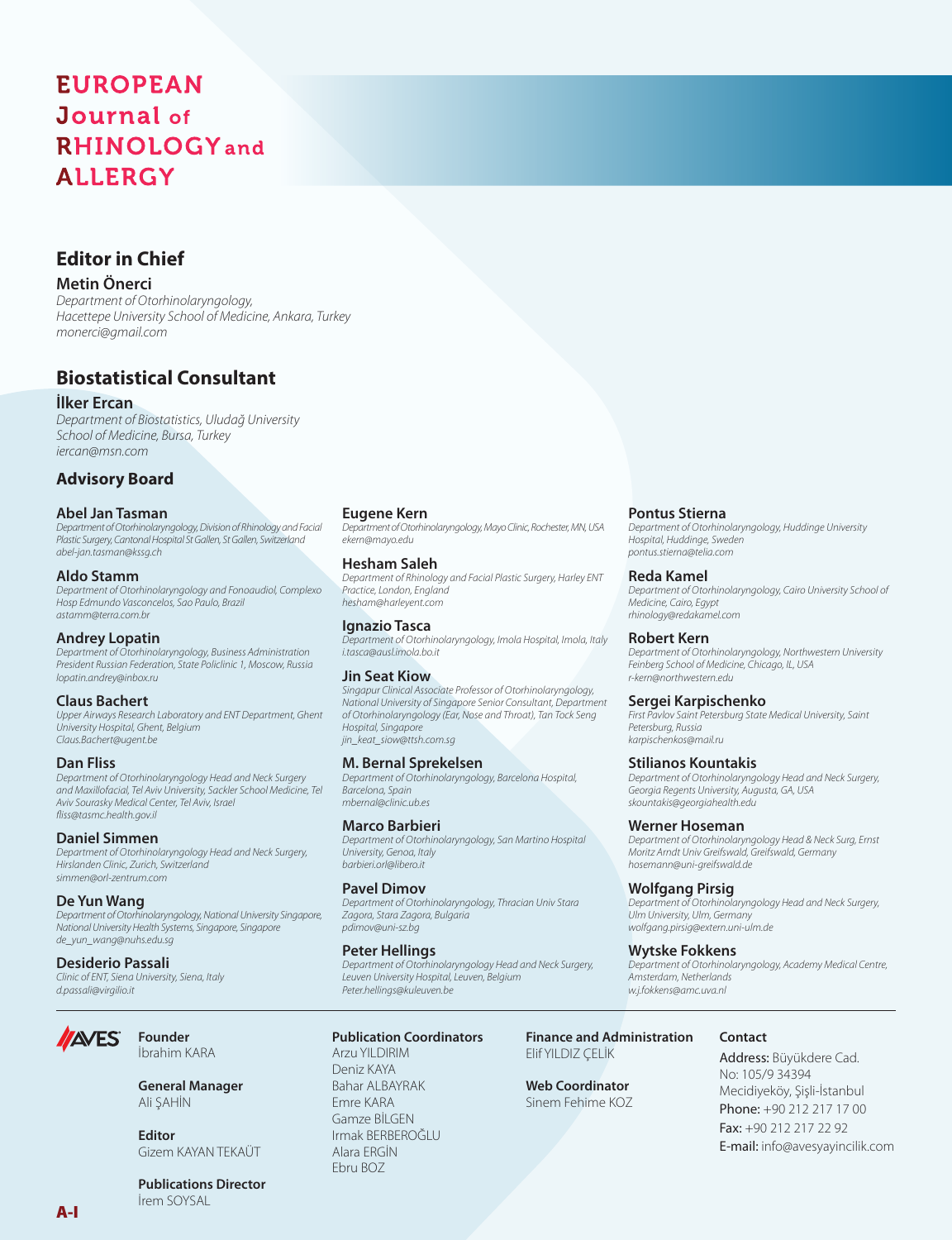# **EUROPEAN** Journal of **RHINOLOGY** and **ALLERGY**

# AIMS AND SCOPE

European Journal of Rhinology and Allergy (Eur J Rhinol Allergy) is an international, scientific, open access periodical published in accordance with independent, unbiased, and double-blinded peer-review principles. The journal is the official online-only publication of Turkish Rhinologic Society and published triannually in April, August, and December. The publication language of the journal is English.

European Journal of Rhinology and Allergy aims to contribute to the international literature by publishing original clinical and experimental research articles, case reports, review articles, technical notes, and letters to the editor in the field of rhinology and allergy.

The journal's target audience are, researchers, physicians and healthcare professionals who are interested or working in the field of rhinology and allergy.

European Journal of Rhinology and Allergy is currently indexed in DOAJ, Gale and TUBITAK ULAKBIM TR Index.

The editorial and publication processes of the journal are shaped in accordance with the guidelines of the International Committee of Medical Journal Editors (ICMJE), World Association of Medical Editors (WAME), Council of Science Editors (CSE), Committee on Publication Ethics (COPE), European Association of Science Editors (EASE), and National Information Standards Organization (NISO). The journal is in conformity with the Principles of Transparency and Best Practice in Scholarly Publishing (doaj.org/bestpractice).

Processing and publication are free of charge with the journal. No fees are requested from the authors at any point throughout the evaluation and publication process. All manuscripts must be submitted via the online submission system, which is available at www.eurjrhinol.org. The journal guidelines, technical information, and the required forms are available on the journal's web page.

All expenses of the journal are covered by the Turkish Rhinologic Society. Potential advertisers should contact the Editorial Office. Advertisement images are published only upon the Editor-in-Chief's approval.

Statements or opinions expressed in the manuscripts published in the journal reflect the views of the author(s) and not the opinions of the Turkish Rhinologic Society. editors, editorial board, and/or publisher; the editors, editorial board, and publisher disclaim any responsibility or liability for such materials.

All published content is available online, free of charge at www.eurjrhinol.org.

European Journal of Rhinology and Allergy is an open access publication, and the journal's publication model is based on Budapest Open Access Initiative (BOAI) declaration. Authors retain the copyright of their published work in the European Journal of Rhinology and Allergy. The journal's content is licensed under a Creative Commons Atribution-NonCommercial 4.0 (CC BY-NC 4.0) International License.

You can find the current version of the Instructions to Authors at: https://www.eurjrhinol.org/en/instructions-to-authors-104



| <b>Editor in Chief : Metin ÖNERCİ</b><br><b>Address</b><br>E-mail | : Turkish Rhinologic Society, Özveren Cad.<br>No.: 5/6 Demirtepe, Çankaya, Ankara, Turkey<br>: info@eurjrhinol.org |  |
|-------------------------------------------------------------------|--------------------------------------------------------------------------------------------------------------------|--|
| <b>Publisher</b><br><b>Address</b>                                | : AVFS<br>: Büyükdere Cad., 105/9 34394<br>Mecidiyeköy, Şişli, İstanbul, Turkey                                    |  |
| <b>Phone</b><br>Fax<br>E-mail                                     | $: +902122171700$<br>$\div$ +90 212 217 22 92<br>: info@avesyayincilik.com                                         |  |